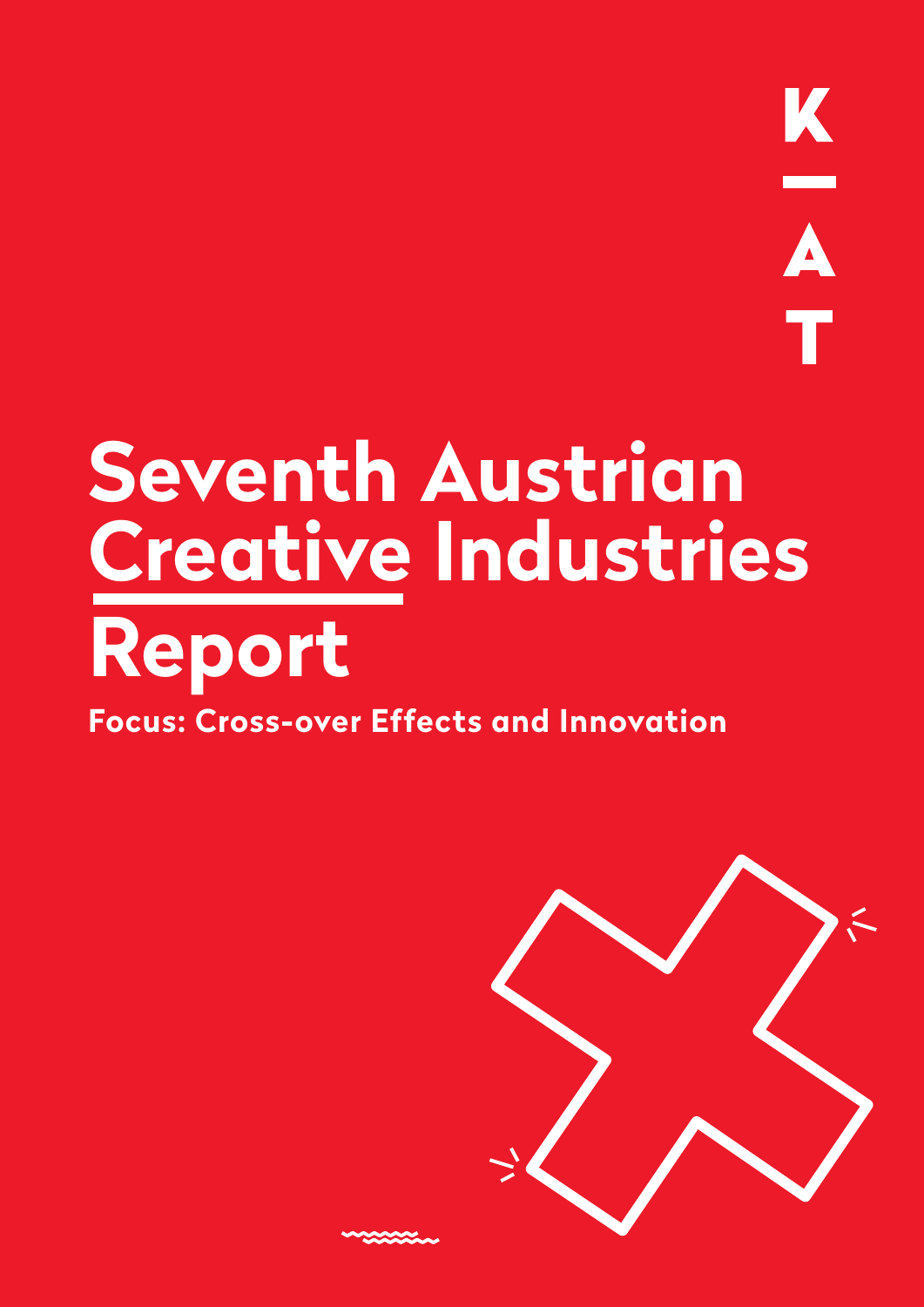

Download & order at: www.kreativwirtschaft.at/kreativwirtschaftsbericht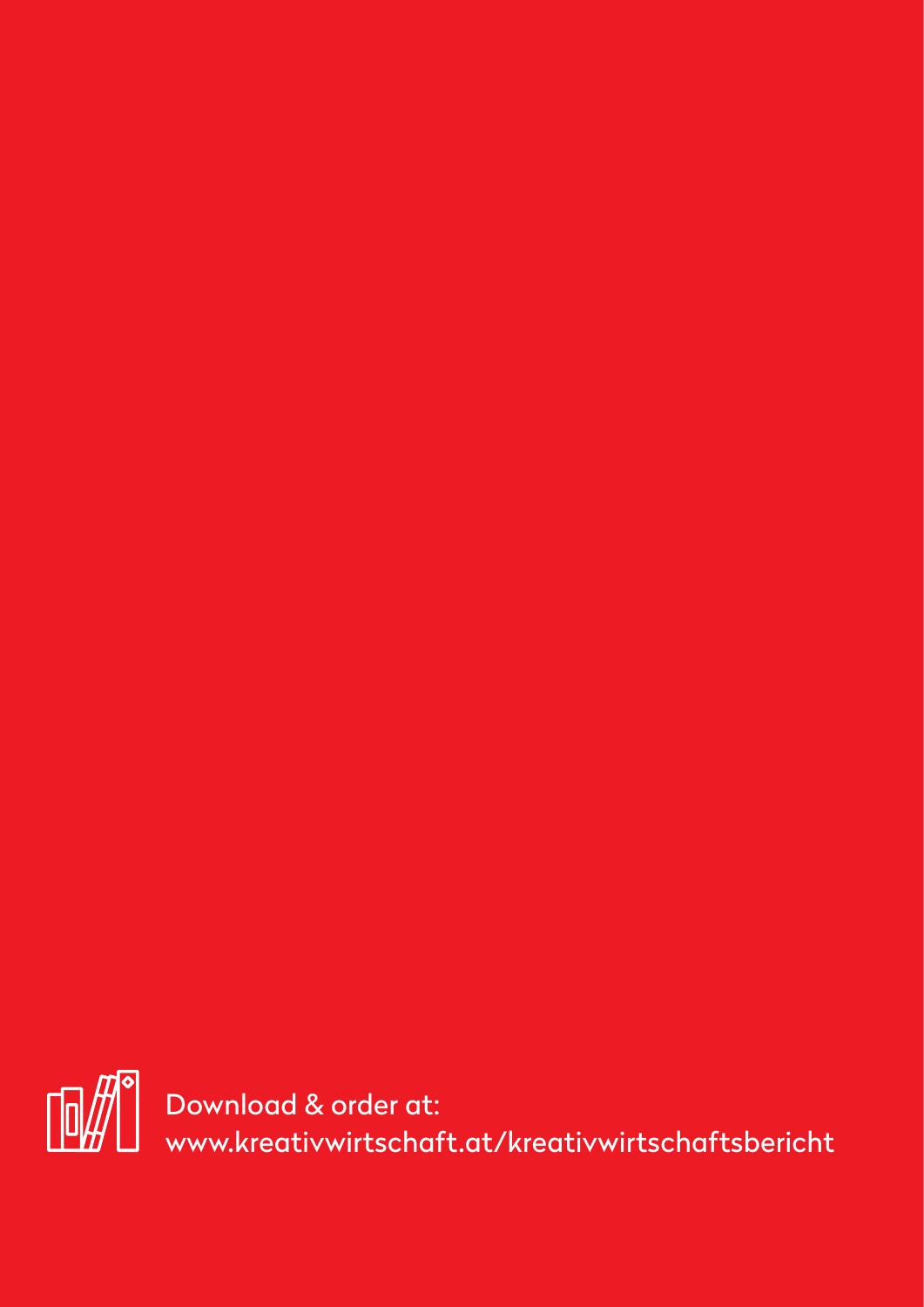# **Executive Summary**

# **The situation of the creative industries: dynamic development and even growth per enterprise unit**

More than 10 percent of all enterprises in Austria belong to the creative industries. In total about 42,200 enterprises have been ascribed to the creative sector in 2014. These enterprises employed almost 152,400 persons or 5 percent of the work force of the overall economy in that year. The creative industries generated sales of 21.6 billion euros and value added at factor costs of about 8.6 billion euros. They were thus responsible for about 3 percent of the sales and almost 4 percent of the value added of the Austrian economy.

Analysis of the development from 2012 to 2014 shows that the creative industries have cemented their role as drivers of growth. The number of enterprises increased by more than 5 percent during this time, compared to an increase of slightly under 2 percent in the Austrian economy in general. Sales also increased (+5.7 percent), while the gross value added of the creative industries (+8.5 percent) is clearly above the average growth from 2012 to 2014 (overall economy: +4.4 percent and +1.3 percent, respectively). Only the number of enterprises in the creative industries (+1.7 percent) increased to a smaller extent (overall economy: +4.2 percent). These results show that, while a small-business structure continues to prevail in the creative industries sector, the enterprises themselves tend to grow, i.e. there are more persons employed per enterprise and sales are higher.

The creative industries in Austria still boast solid economic development. The average equity ratio amounts to almost 33 percent, which is above the minimum benchmark of 30 percent. Businesses in the creative industries that employ a simplified accounting standard on a cash base reported a profit share in total sales of 5.7 percent while that share amounted to 6.4 percent for enterprises with a double-entry bookkeeping system, which trumps the respective shares in the overall economy. The higher profitability compared to the overall economy can mainly be attributed to the service character of the creative industries with few fixed assets but also lower material expenses and merchandise costs.

# **A new definition for the creative industries**

The definition for the creative industries was reviewed to better map the sub-areas of the creative industries, to make them visible and to improve comparability in a European context.

According to the revised definition, the creative industries continue to include: **all commercial enterprises that create, produce, and distribute creative and cultural goods as well as services**5.

The names of the different areas were adapted and certain industries were attributed to other areas. As a result, the creative industries include following ten fields:

- **o architecture o music**
- **o books and publishing o radio and television**
- 
- **o video and film o advertising**
- 
- 
- 
- **o design o software and games**
	-
- **o artistic activities o libraries and museums, botanical and zoological gardens6**

6 This area was not included in statistics, as only a minor part belongs to the private sector and therefore only limited data is available.

More than 10% of all enterprises in Austria belong to the creative industries

Development of the creative industries 2012–2014: +5% employment growth +5.7% sales growth +8.5% gross value added growth

Solid economic development of the creative industries

The creative industries include all commercial enterprises that create, produce, and distribute creative and cultural goods as well as services.

<sup>5</sup> Compare the Fourth Austrian Creative Industries Report, Kreativwirtschaft Austria 2010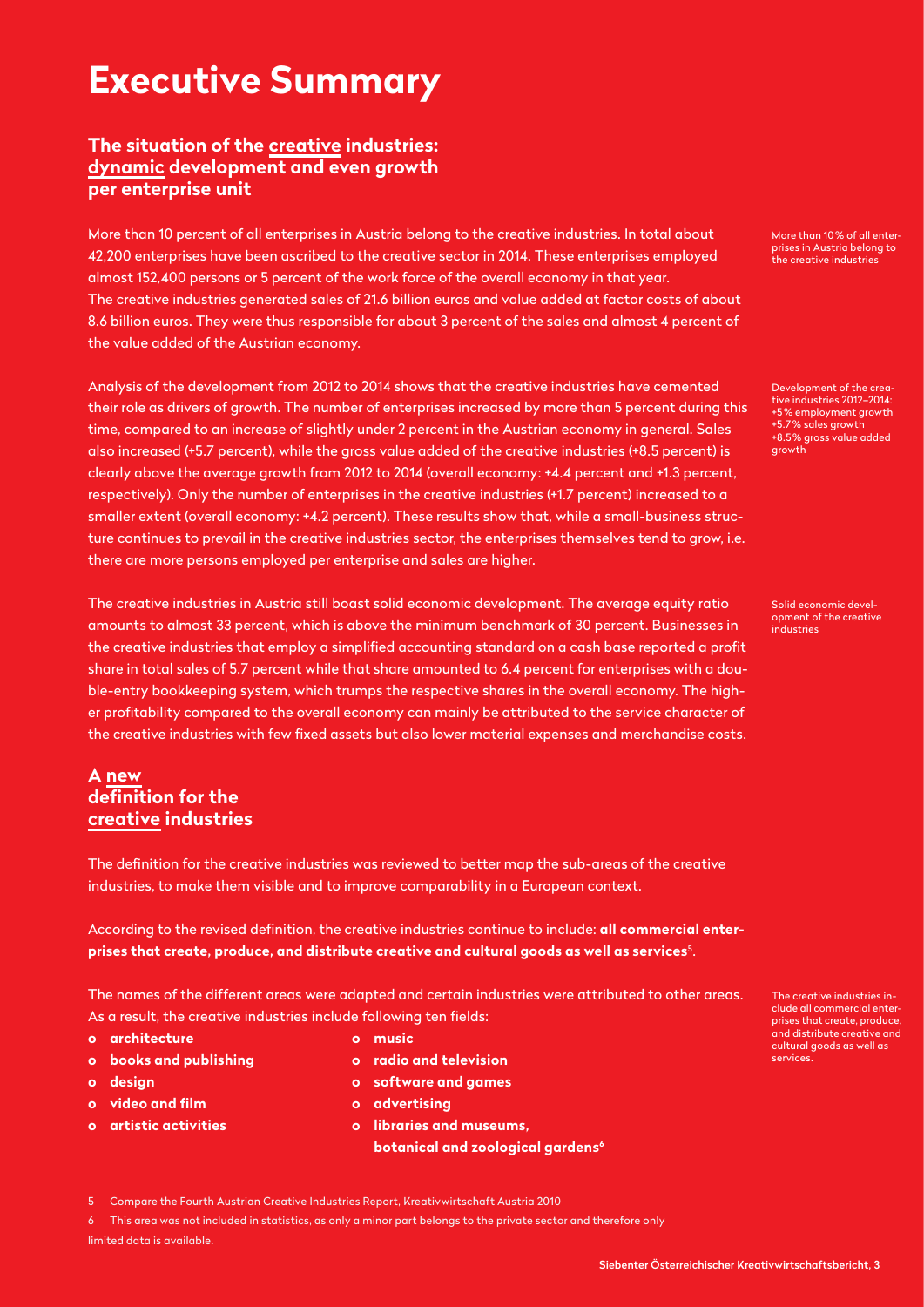#### **The dynamic of the creative industries is mainly driven by the sector software and games**

Most creative enterprises can be found in the areas of advertising (2014: 22 percent of all creative enterprises), artistic activities (20 percent) as well as software and games (18 percent). The software and games area has the highest share of employment (25 percent), of sales (29 percent) and of gross value added (34 percent) and is also the most dynamic area of the creative industries as from 2012 to 2014 the number of enterprises increased by 3.8 percent and the number of employees by 9.9 percent. Sales and gross value added increased by more than 20 percent.

In contrast, the numbers of enterprises (-5.3 percent) and of employees (-2.2 percent) decreased in the area of artistic activities. In 2014, sales and gross value added were slightly below the level of 2012 (-0.2 percent and -0.4 percent).

# **Vienna is the biggest creative hub, Carinthia and Upper Austria have the most dynamic development**

Austria's creative industries are mostly located in Vienna, 41 percent of all creative enterprises have their head office in Vienna (compared to 24% of all enterprises in the overall economy). In terms of all enterprises with head offices in Vienna, the share of the creative industries is 18.3 percent and thus clearly above the Austrian average (10.8 percent).

But the creative industries have also gained importance in the other federal provinces. The development of recent years (between 2012 and 2014) shows that Carinthia experiences the most dynamic development regarding the number of creative enterprises, followed by Upper Austria (+3.3 percent) and Tyrol (+2.8 percent). The lowest increase was reported in Vienna (+0.5 percent), Burgenland (+1.3 percent), Lower Austria and Salzburg (+1.8 percent each).

### **The creative industries cement their leading role and are an important partner in every part of the value chain**

Creativity, innovation, flexibility, resilience, networking and co-operation, knowledge intensity and transfer, customer orientation, technological affinity and internationality are the characteristics which make the creative industries important partners for other parts of the economy. They are the reason why the creative industries often have a leading role – regarding work methods and models or innovation processes – and why they cause transformation processes (structural change, change towards a science society and digital economy). The creative industries have a small-business structure (61 percent are single-person enterprises) and are fairly young (39 percent of the creative enterprises have not been in existence for more than 10 years).

Human capital is the most important resource of the creative industries. It is marked by a high level of education (58 percent of the managers have university degrees), by flexibility and mobility and by new forms of employment (many freelancers, ICT-based mobile forms of working, co-working, crowd employment etc.). The creative industries are partners in every part of the value chain (from the development of ideas and designs to marketing), whereas their main focus is on development and conception (e.g. creation of creative content). 44 percent of all creative enterprises primarily see themselves in this part of the value chain. The share of architecture (80 percent) and design (64 percent) is above average. B2B-relations prevail with 78 percent of the creative enterprises counting other enterprises and self-employed persons among their most important customers.

Largest areas of the creative industries: advertising, artistic activities, software and games

Vienna has the highest share of creative prises, Carinthia the most dynamic development

Creativity, innovation, flexibility, resilience, networking and co-operation, knowledge intensity and transfer, customer orientation, technological affinity and internationality as main characteristics of the creative industries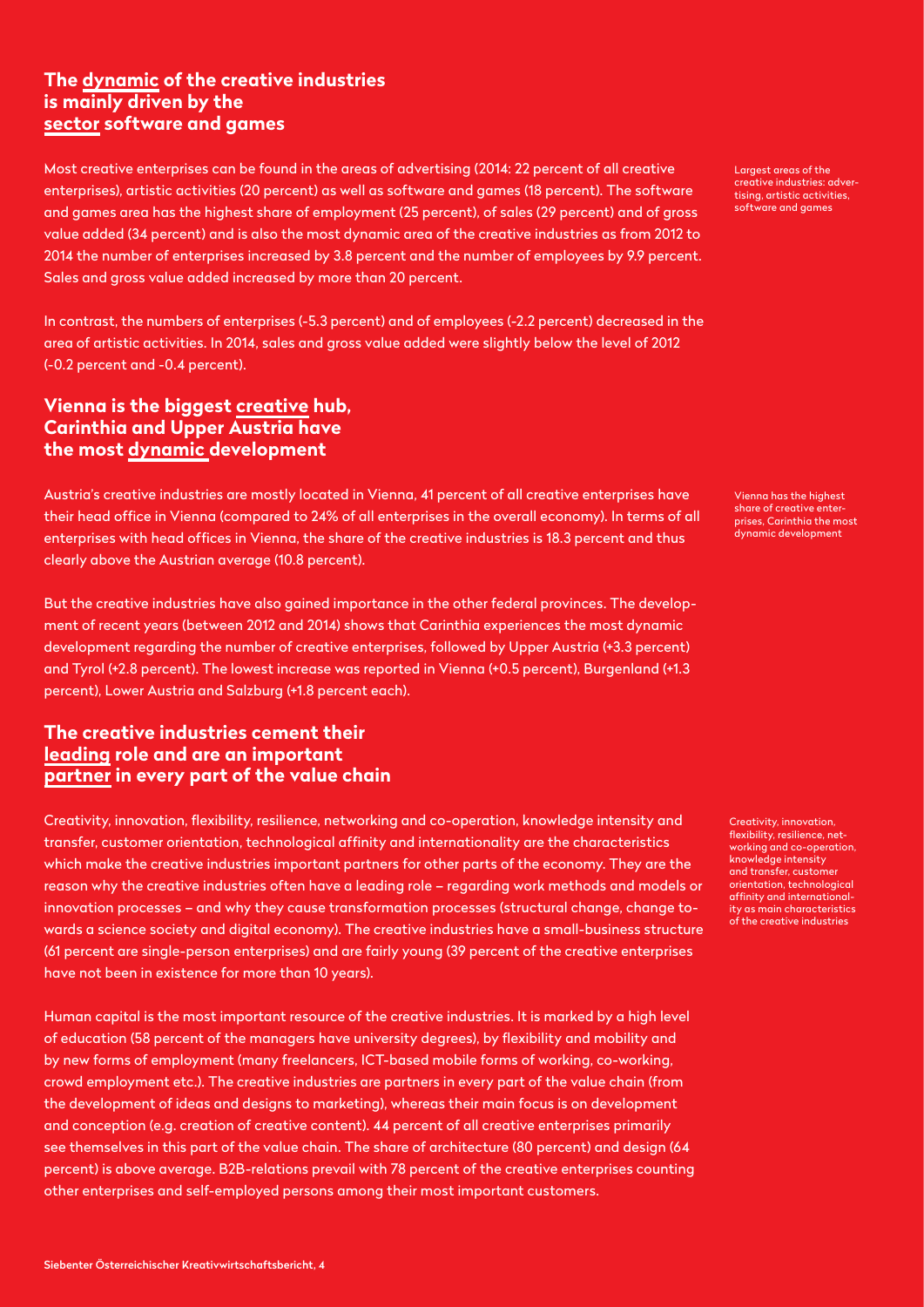#### **Economic effects: The creative industries are intertwined and strongly connected to the rest of the economy**

Their close relationships with suppliers and customers make creative enterprises an integral part of the Austrian economy. This strong interconnection – with other areas of the economy as well as among the different creative areas – is also a reason why the creative industries are an economic stimulator. Based on an input–output analysis and the data basis of the newly created Austrian satellite account for the creative industries, the entire creative value chain can be analysed and the effects on production, value added and employment can be calculated (in accordance with the terms and definitions of national accounts)7 . Also, *direct* effects, *indirect* effects and *induced* effects8 were considered.

All in all, the creative industries are responsible for an economic production of € 37.6 billion, value added of € 18.7 billion and more than 303,000 jobs, taking into account all interconnections in Austria. Every single euro produced by the creative industries, generates, via direct, indirect and induced means, € 1.73 of production in the Austrian economy. For every euro of value added coming from the creative industries, € 1.76 value added is created in the entire economy. Each employee in the creative industries secures additional 0.7 jobs elsewhere in the Austrian economy. A broad variety of industries benefits from the direct and indirect demand generated by the creative industries. The creative industries have a unique structure of intermediate and primary inputs. They require a relatively large number of intermediate inputs and receive these almost exclusively from within Austria, mainly from the creative industries themselves and other service sectors. Compared to an average industry of the service sector, they have a lower value-added intensity, but a higher share of employee remuneration.

By delivering to their customers, the creative industries support production and investment activities in many parts of the economy. Their services are mostly employed directly by other economic areas, especially the production of other services and creative services. If one follows the value chain of the creative industries' output down to end-user demand, one will find that 42.3 percent are for private or state consumption, 20.6 percent for investments and 37.1 percent for exports. In other words, investments and exports are supported the most. The creative industries thus contribute an important share to strengthening the competitiveness of the Austrian economy.

### **The creative industries cause innovation and cross-over effects in the economy, the innovation system, regional development, public administration and society at large**

The present report focuses on the innovation and cross-over effects of the creative industries. The creative industries are a highly innovative sector that can cause innovation impulses and cross-over effects on the economy, the innovation system and regional development as well as the public sector and society at large due to its manifold interconnections. These effects go far beyond the sector's own economic performance and, for example, help increase the competitiveness of other industries, the improvement of public services or contributions to solve societal challenges in the fields of ecology and social inclusion. The Council of the European Union (2015) defines "...the cross-over effects between the cultural and creative sectors and other sectors […] as a process of combining knowledge and skills specific to the cultural and creative sectors with those of other sectors in order to generategenerate innovative and intelligent solutions for today's societal challenges."

Each euro produced by creative industries, generates directly, indirectly and induced € 1.73 of production in the Austrian economy

The creative industries especially support investments and exports and thus help strengthening the competitiveness of the Austrian economy.

Cross-over effects of the creative industries go far **beyond their own econom**ic performance

<sup>7</sup> A satellite account is an extension of the system of the national accounts and the input–output table comprising a certain sector – i.e. the creative industries – in more detail and with additional variables and structures. At the core of the satellite account for creative industries, there is a disaggregation of the input–output table, in which the creative industries and their partial areas are included as sectors.

<sup>8</sup> The direct effects describe production, added value and employment in the creative industries. The indirect effects comprise the resulting production, added value and employment from the demand of the suppliers of the creative industries as well as the suppliers of their suppliers etc. Induced effects arise from the income–consumption cycle.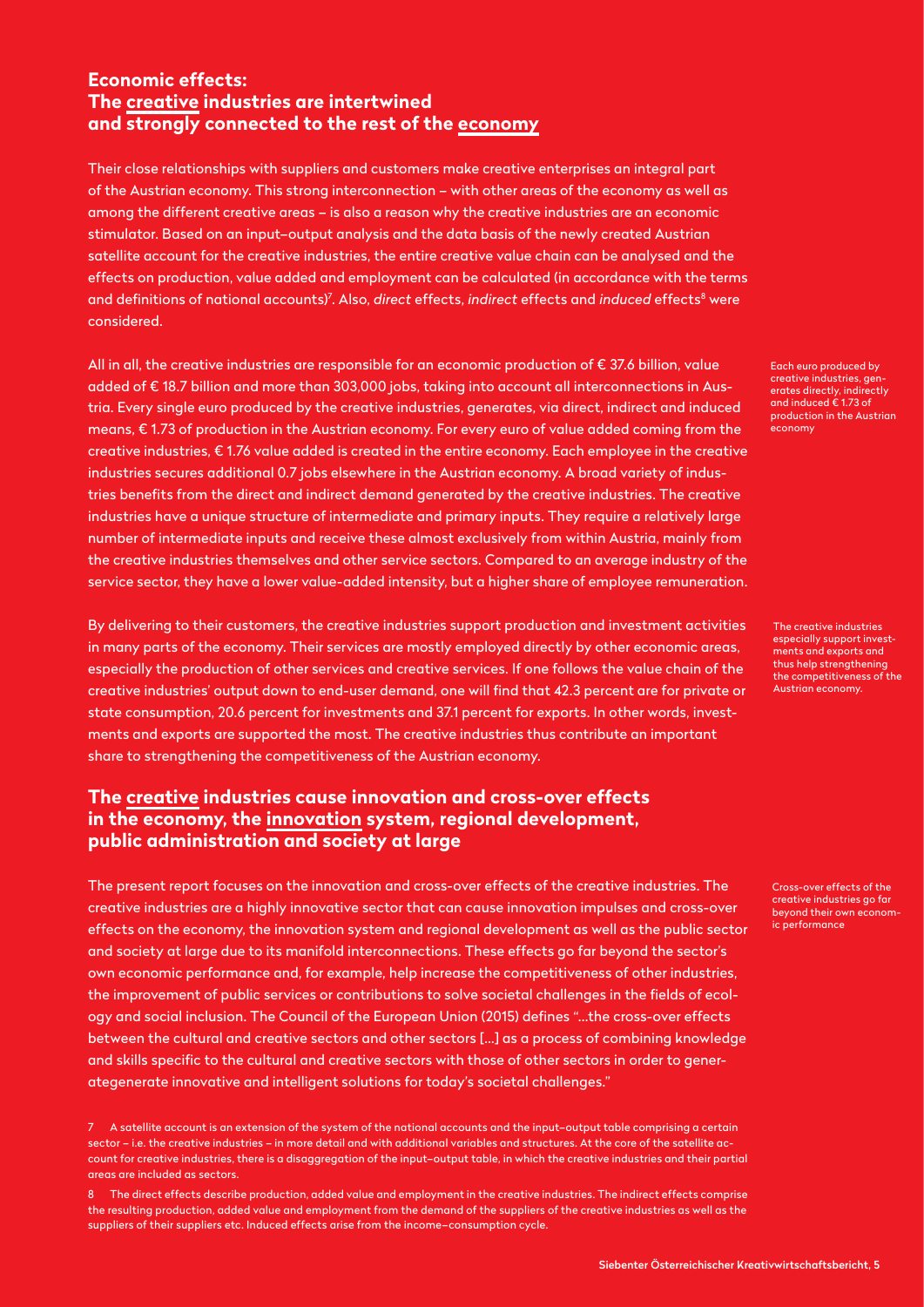There are three main fields to distinguish: "industry cross-overs", "network cross-overs" and "knowledge cross-overs": The term "industry cross-overs" refer to effects regarding productivity and innovation for the economy and society, comprising vertical value-chain-related or horizontal cross-sectoral effects. "Network cross-overs" are effects that develop because of the high density of creative enterprises and/or cultural organisations in a certain location (clusters or cultural quarters). Positive effects range from an increase of the regional economic growth to an increase of regional attractiveness and identity. "Knowledge cross-overs" include new ideas, innovations and processes that are developed in creative enterprises or arts organisations and have effects on the overall economy and society. The developers of these ideas, innovations and processes are not directly rewarded. This is the case when new forms of organisation, work procedures or techniques devised by the creative industries are applied in other sectors of the economy. The cross-over effects analysed in the present report mainly refer to industry and network cross-overs.

#### **Innovation system effects: high innovation as well as R&D activities of the creative industries**

The central role of the creative industries in the innovation system was already presented in detail in the Third Austrian Creative Industries Report. Analyses of the present report confirm this result and the important role of this impact channel for cross-over effects. The innovation capabilities and the way the creative industries innovate are an important precondition to cause cross-over effects. Creativity and innovation are the core competence of creative enterprises whose business models include the implementation of new ideas, products, services and processes. The products and services are often tailored to every single customer.

This orientation reflects the high share (91 percent) of creative enterprises actively innovating. Innovating enterprises introduced new products and/or important improvements in at least one of the following fields during the last three years: product innovation, procedural innovation, process and organisation innovation or marketing innovation. A high level of activity in the creative industries can be determined in all of these fields of innovation, but it is especially high in the field of product innovation: just under three out of four creative enterprises produced new products or services for customers during the last three years. In addition, more than half of the creative enterprises introduced process and marketing innovations during this period. R&D is very important: 41 percent of the creative enterprises with innovation activities introduced systematic processes in terms of their own research and development work.

The main focus of creative innovation is on new design (57 percent of the enterprises) and technology applications (53 percent). Qualified employees, an appropriate enterprise culture, a good business climate and sources for inspiration are of high importance for innovation processes in the creative industries. More than half of the creative enterprises take spontaneous as well as planned steps towards innovation.

# **Awareness for the protection of intellectual property still limited**

Regarding intellectual property, copyright (incl. right of use) is the most important factor for the creative industries. The overall awareness for the protection of intellectual property still seems to be poorly developed among creative enterprises. Even though 74 percent of the creative industries have introduced new products or services during the past three years, only 37 percent report having constituted a copyright. 36 percent of enterprises reported having protected their property with right of use. Cross-overs in the creative industries include "industry cross-overs", "network cross-overs" and "knowledge cross-overs"

The innovation capabilities and the creative industries' way of innovating is an important precondition to cause innovation and cross-over effects.

91% innovation active creative enterprises

Focus of innovations: new design and technology applications

74% produced new products or services for their clients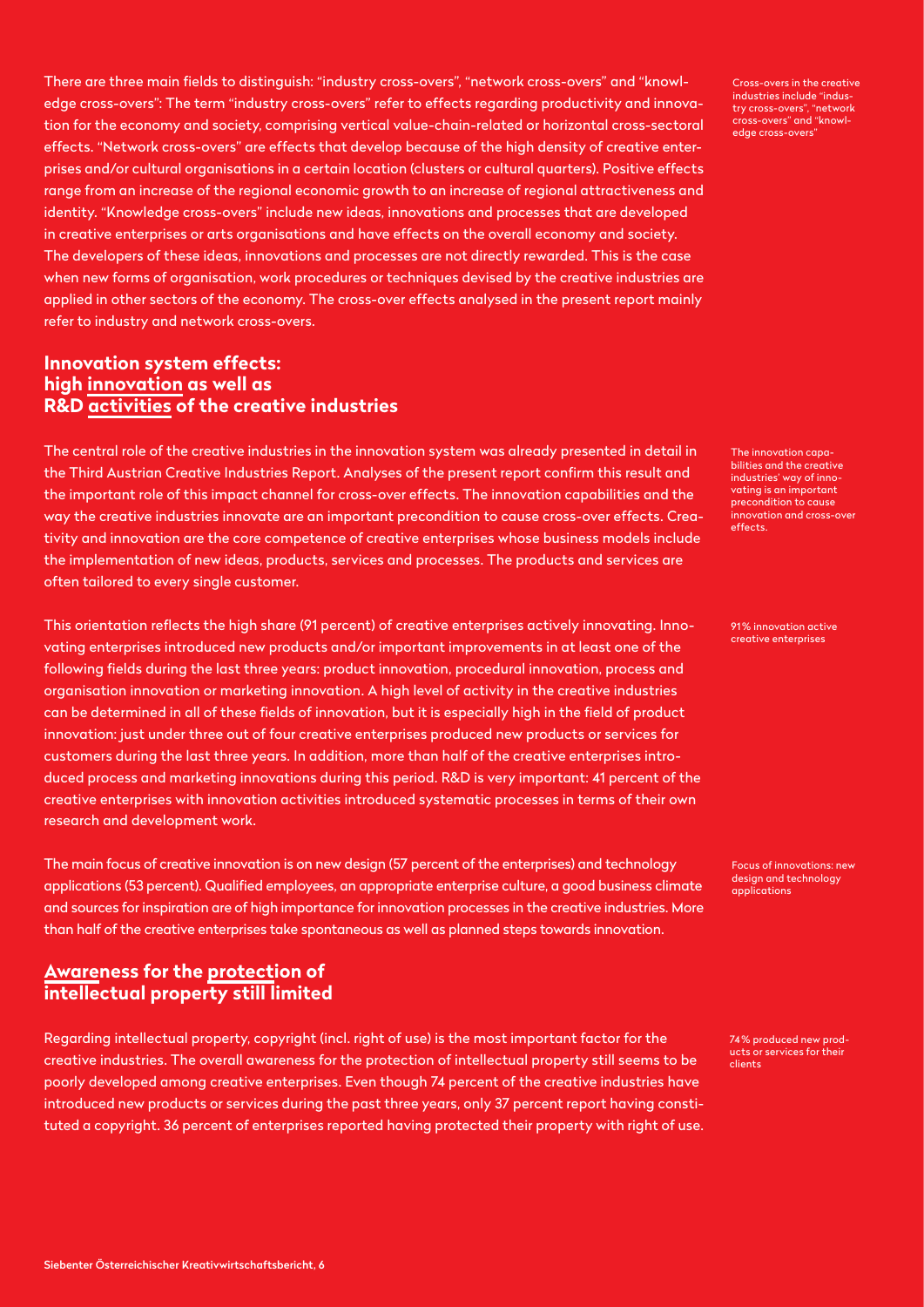Protection of brands, utility models, flavour models (design) or patents is of minor importance (2 to 10 Informal protective measures percent) – except for the larger enterprises and the design area. Informal protective measures play a more important role for the creative industries. They may include making sure they are ahead of their competitors (31 percent) and guaranteeing a certain complexity of the product or service (30 percent).

# **The creative industries as a trendsetter and driving force for new forms of innovation**

The creative industries have cross-over effects on the Austrian innovation system due to their trendsetting function of using new (also non-technological) forms of innovation. Due to their high customer integration in the innovation process they are regarded "early adopters" of open innovation methods, and new forms such as social innovation or service innovation are also increasingly applied in creative innovations.

Business model innovations, which are already regarded as more relevant compared to traditional forms of innovation, also play an important role in the creative industries. About 44 percent of all creative entrepreneurs have described their own business models as innovative or very innovative as compared to that of their competitors. During the past three years, about one fifth of the creative enterprises innovated their business models. Thereby creative enterprises help their customers to test and rethink their own business models.

# **Innovation impulses develop through co-operation and interconnected (cross-sector, interdisciplinary) working**

Co-operation and interconnected (cross-sector, interdisciplinary) working play an important role for creative enterprises and are the basis for the development and implementation of innovations in and by the creative industries. About 44 percent of all creative enterprises co-operate with partners in innovation activities, especially in the fields of artistic activities (62 percent), design (62 percent) and advertising (57 percent). The most important partners for creative enterprises are other enterprises from the creative sector (56 percent), followed by customers (47 percent), competitors (37 percent) and suppliers (36 percent).

Creative enterprises receive important impulses for their own innovation activities through co-operations – innovations are developed through mutual exchange and networks within and outside the creative industries. Apart from internal innovation impulses, 69 percent of the creative entrepreneurs state that they rely on external inspiration: from co-operation partners (42 percent), but also from the media – including special-interest media – (40 percent) and from new technologies (40 percent).

### **Industry cross-overs: increase of innovation and competitiveness by the creative industries in a large variety of industries**

The effects of Austria's creative industries on the overall economy (industry cross-overs) are clearly visible and partly measurable (quantitatively). The creative industries are often the link between two or more other industries and can contribute to other economic sectors with their specific services (e.g. design, IT, communication) and thereby make them more attractive, support their marketing and improve the business processes. Industry cross-overs of the creative industries develop a broad effect through their focus on enterprise customers (business-to-business relations) and through the provision of creative services along the entire value chain. As the analysis of economic impacts in the present report show, 61 percent of the output of the creative industries goes to clients that need the creative products as input or as investment products (and therefore much more than it is the case in

of high relevance

About 44% of the creative enterprises with innovative business models

44% of the creative industries enter innovation-related co-operations

Innovation impulses from outside the enterprise are important for 69% of all creative entrepreneurs

The ceative industries contribute to an attractive design of other fields of economy, to their marketing, the improvement of their business processes and to promote digitisation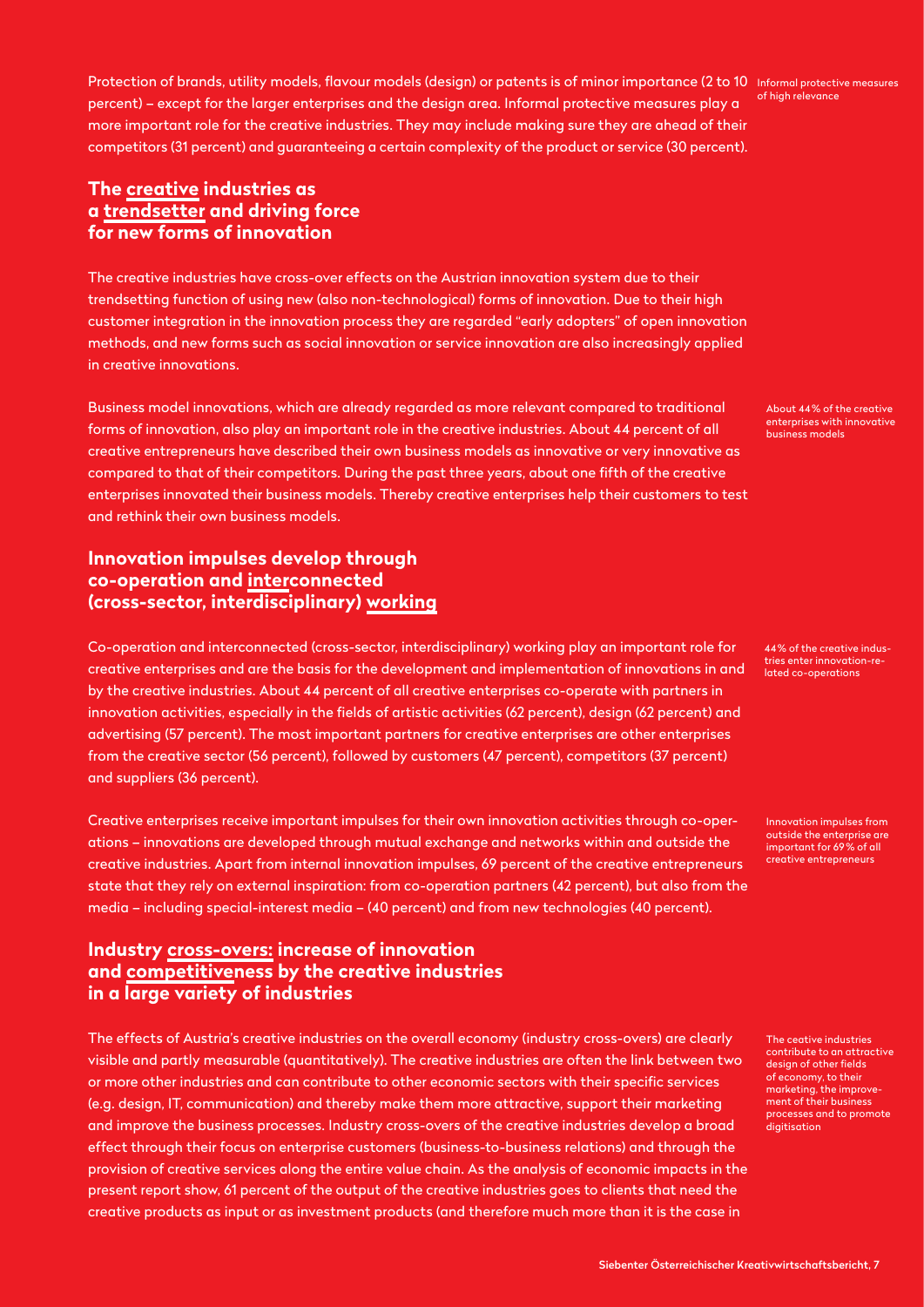the services sector). Retail trade and business services are especially important purchasers of creative products and services.

The different cross-over effects and the benefit for other economic sectors mainly comprise an image increase, innovations, support to stand out from the competition, increase of awareness level, higher quality offers as well as an extension of sales. A central cross-over effect of Austria's creative industries is strengthening the innovation performance of other economic sectors. Almost 40 percent of all creative enterprises support their clients in introducting innovation. These contributions do not remain within the creative sector but mainly (62 percent) go to sectors outside of the creative industries. 29 percent of all creative enterprises primarily use innovations to support other enterprises by creating improved and more customer-related products and services. 17 percent of the creatives primarily aim at starting new processes in other enterprises with their innovation activities. The creative industries deliver contributions to the entire innovation process, but mainly in the early stages of developing ideas (71 percent) and designing the product or service (69 percent).

### **Creative business models helping with the transformation of traditional businesses**

The case study on the co-operation between the design agency "moodley" and the bakery "Auer Brot" shows that the creative industries support their customers with innovation of their entire business models and with repositioning their brands – even in traditional industries. They contribute strategies that aid in handling the structural change: supporting them in their digitisation process, increasing the appeal of their premises as well as selling them as attractive employers. The case study shows how design processes can help improve business models, simplify purchase processes, design more attractive spaces and work places and to deliver a remarkable experience. Design is thereby understood as a holistic concept which entails a comprehensive, long-term process that can take several years. The introduction of new ideas and approaches by the creative industries is especially appreciated by their customers.

The creative industries also create new incentives for suppliers: 87 percent of creative enterprises use new products, processes or technologies that were developed by other enterprises. About 69 percent use new software applications including new internet technologies, especially in the fields of software and games (90 percent) and film (88 percent). In the time period in question, 16 percent of the creative enterprises used products and services that were newly developed or adapted for them, 25 percent bought products and services that were specially adapted for them. The creative industries thus play an important role for the digitisation of the economy. They do not only use technologies in a passive manner, but also provide impulses for technology producers with regard to new developments.

### **Regional cross-over effects: increasing the appeal of cities and regions and strengthening the regions' value and innovation systems**

Austria's creative industries are to a high extent regionally rooted: the most important customers and co-operation partners can frequently be found in the same region. Similarly, they also source many of the necessary inputs from domestic suppliers. Therefore, they also gather their transformative potential from regional contexts. 15 percent of all creative entrepreneurs state that their innovation activities are mainly intended to initiate change in their respective region. The Fifth Austrian Creative Industries Report has analysed the positive effects that can be initiated by the creative industries in a regional context. These include among others: increasing attractiveness of cities and regions, strengthening regional innovation systems and promoting economic growth and tourism. The case study "Werkstätte Wattens" presented in this report clearly shows how local value and innovation systems can be strengthened and how traditional, locally based companies, technology companies,

40% of the creative industries support their clients (primarily from other sectors) in introducing innovation

The creative industries upport the innovation of business models, positioning of brands and coping with structural changes in traditional industries

87% of the creative enterprises use new products, processes and technologies that were developed by other enterprises

15% of the creative enterprises mainly carry out innovation activities to trigger processes of change in their regions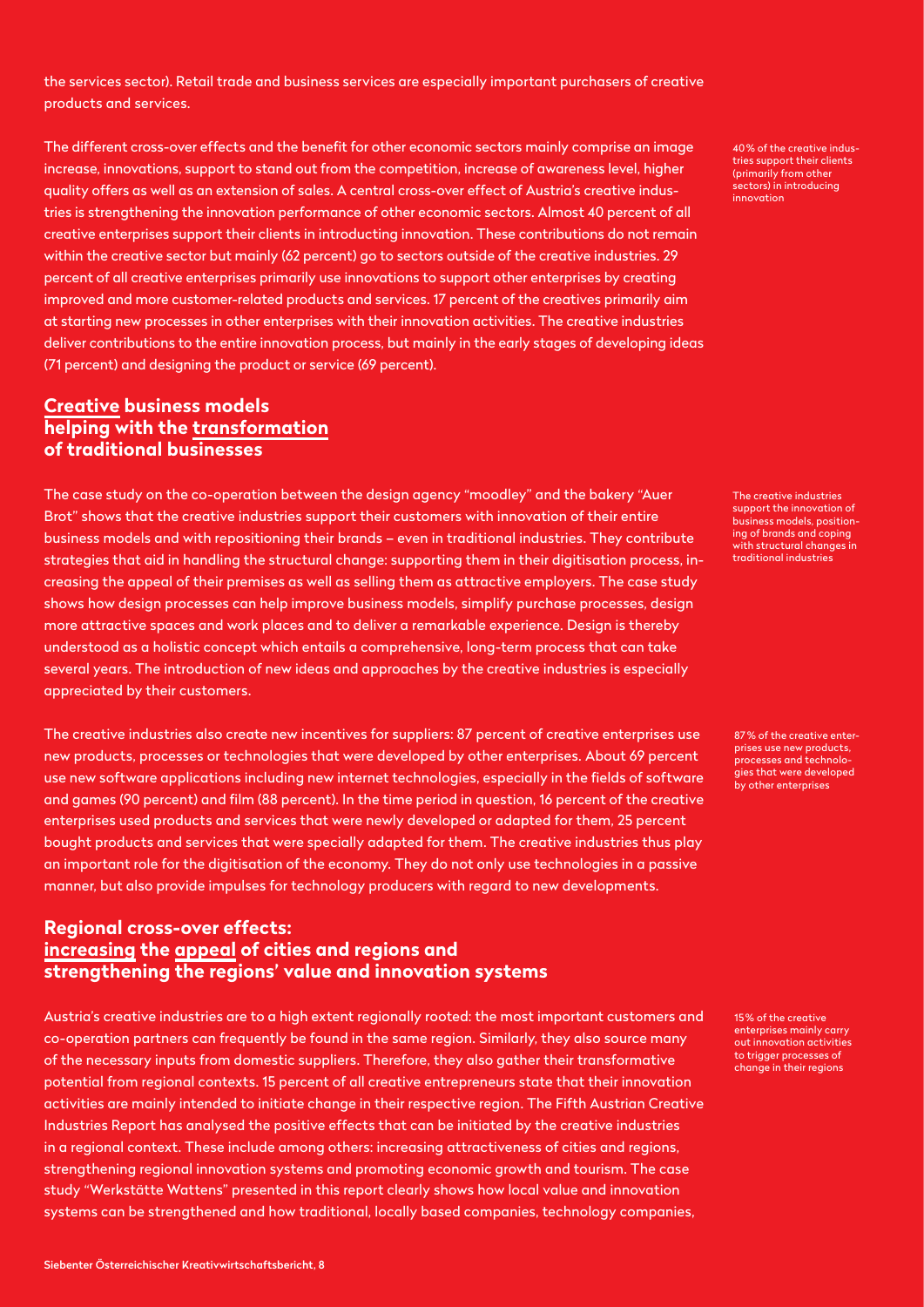start-ups and the creative industries can stimulate each other by including the creative industries in a business and start-up centre. Cross-over effects arise from new company locations, new jobs, the creation of multi-disciplinary, creative eco-systems as well as the prospect of a new, interesting image for the region, inspired by the innovative (entrepreneurial) spirit of the start-up centre.

#### **Cross-over effects of the creative industries in public administration: innovative contributions from new public management to health care**

The creative industries are a cross-section industry and as such not only serve a wide range of economic industries but also offer their services to public authorities. As described in the Sixth Austrian Creative Industries Report, roughly 20 percent of creative services or sales, amounting to 3.4 billion euros, are directly or indirectly enquired by public authorities. According to the survey, 43 percent of Austrian creative enterprises regard public authorities as their most important customers and clients. About 25 percent report that public authorities were able to introduce innovations with their help and another 16 percent of creative enterprises co-operate with partners from public institutions for their innovation activities.

The public administration profits in many ways from the cross-over effects of the creative industries. The public sector obtains creative services – e.g. innovative architectural solutions – via the programme on innovation-oriented public procurement (public procurement of innovative solutions – PPI) and the creative industries are directly involved in the modernisation process in the field of new public management and provide input to improve procedures, better communication and interaction with citizens and enterprises, development of software and mobile applications for e-government solutions etc. New forms of innovation like open innovation or service design, wherein the creative industries take a leading role, are thereby of special importance.

Healthcare is an exemplary public area in which the creative industries can have a strong effect. Creative services can help reduce medical costs and shorten hospitalisation by improving disease prevention and rehabilitation of patients with the help of creative activities. The case study "Anne Eli" in this report shows how the interaction between healthcare institutions and the target group of pregnant migrants can be improved by developing an app that has an appealing design and communication concept.

#### **Cross-over effects on society: the creative industries contribute to solving ecological, social and societal challenges**

The creative industries can contribute to solutions for today's ecological, social and societal challenges due to their transformative potential. Because of its lead role in exploiting non-technological innovations, new business models and services, the education sector, the social and labour market and the non-profit sector can benefit. 21 percent of the creative enterprises supported innovation activities of associations and initiatives in the past three years. About one fifth of the creative enterprises primarily introduce innovations with the aim of solving social problems, the highest share of which can be found in the field of architecture (38 percent). This underlines the importance of the creative industries for social innovation. The case study "Anne Eli" in this report also shows how the co-operation of creative entrepreneurs from different fields generates societal benefits in the field of migrant health. Through the (human-centered) design access, innovative solutions for a complex challenge were developed – the improvement of the access to health knowledge for pregnant migrants and the improvement of the communication with the doctors. Implementing the app can thus also improve the social inclusion of the target group.

25% of the creative enterprises support the innovation activities of public institutions

18% of the creative enterprises primarily introduce innovations with the aim of solving societal problems